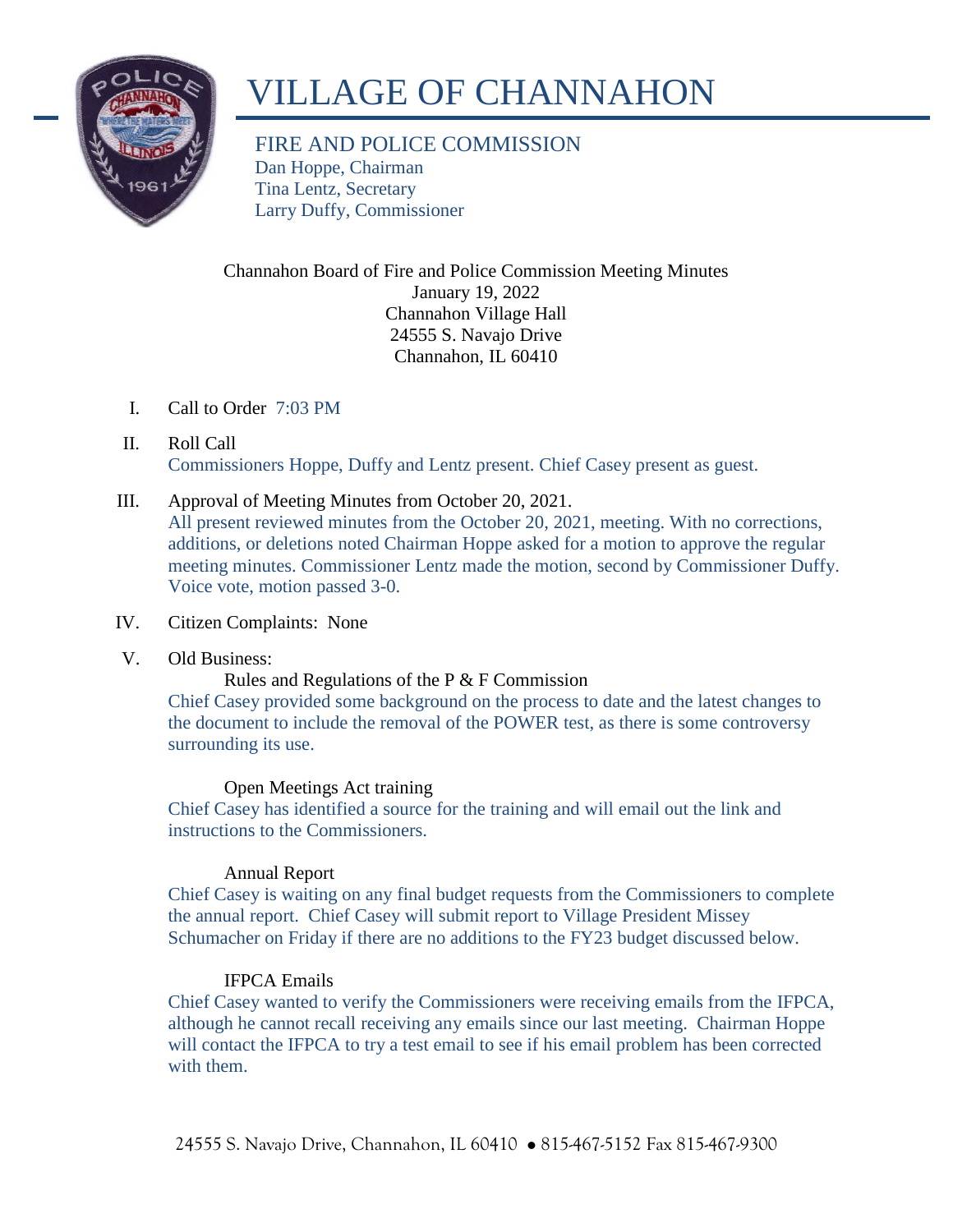### Budget Request

Chief Casey went over the current FY23 budget request for the Police Commission. Chief Casey reduced legal fees by \$500, as most legal fees were anticipated for the Rules and Regulations overhaul; and that endeavor is winding down. Chief Casey doubled the training budget and associated travel expenses in hopes that each Commissioner would attend either the spring or fall IFPCA Conference.

# VI. New Business:

Spring IFPCA Seminar May 6-7, Springfield, IL Shared date with Commissioners for planning purposes.

## IFPCA Training Records

Chief Casey is having trouble obtaining the Commissioners' training record from the IFPCA and asked each Commissioner to reach out to them for their training record or attendance record.

### Commission's records

Chief Casey recommended the Commission go through the Police Commission file to organize and purge any files as allowed by statute. Commissioner Lentz volunteered.

## New Hires

Chief Casey informed the Commissioners about the police department's three new hires. Jeffrey Kirkolis, Jesus Rodriguez, and Michael Bowen. Kirkolis and Rodriguez began attending SLEA at COD in Glen Ellyn on January 3, while Bowen began attending PTI at U of I in Champaign/Urbana on January 17. Chairman Hoppe asked, with so many new hires, if it would be possible to provide commissioners with a photo, name, rank, star number, and date of hire for each officer to assist with learning everyone. Everyone thought that would be a great idea. Chief Casey added it would also be good if each commissioner did something similar and provided a brief bio, so staff can more readily recognize them. Both sides will work on the requested information.

## Retirement

Chief Casey wanted to mention the retirement of Officer Ed Bischoff on December 21, 2021, after 29 years. Although the Commission was aware of his retirement, Chief Casey wanted to mention it again for the record.

## Update on Officers

Chief Casey informed the Commissioners that Officer Hermann is out of the FTO program ahead of schedule, due mostly to his prior police experience. Officer Price is doing good things and recently transitioned to nights. Officer McClellan has returned to patrol from investigations after 6 years. Officer Anderson has gone into investigations from patrol.

- VII. Correspondence: None
- VIII. Bills: None